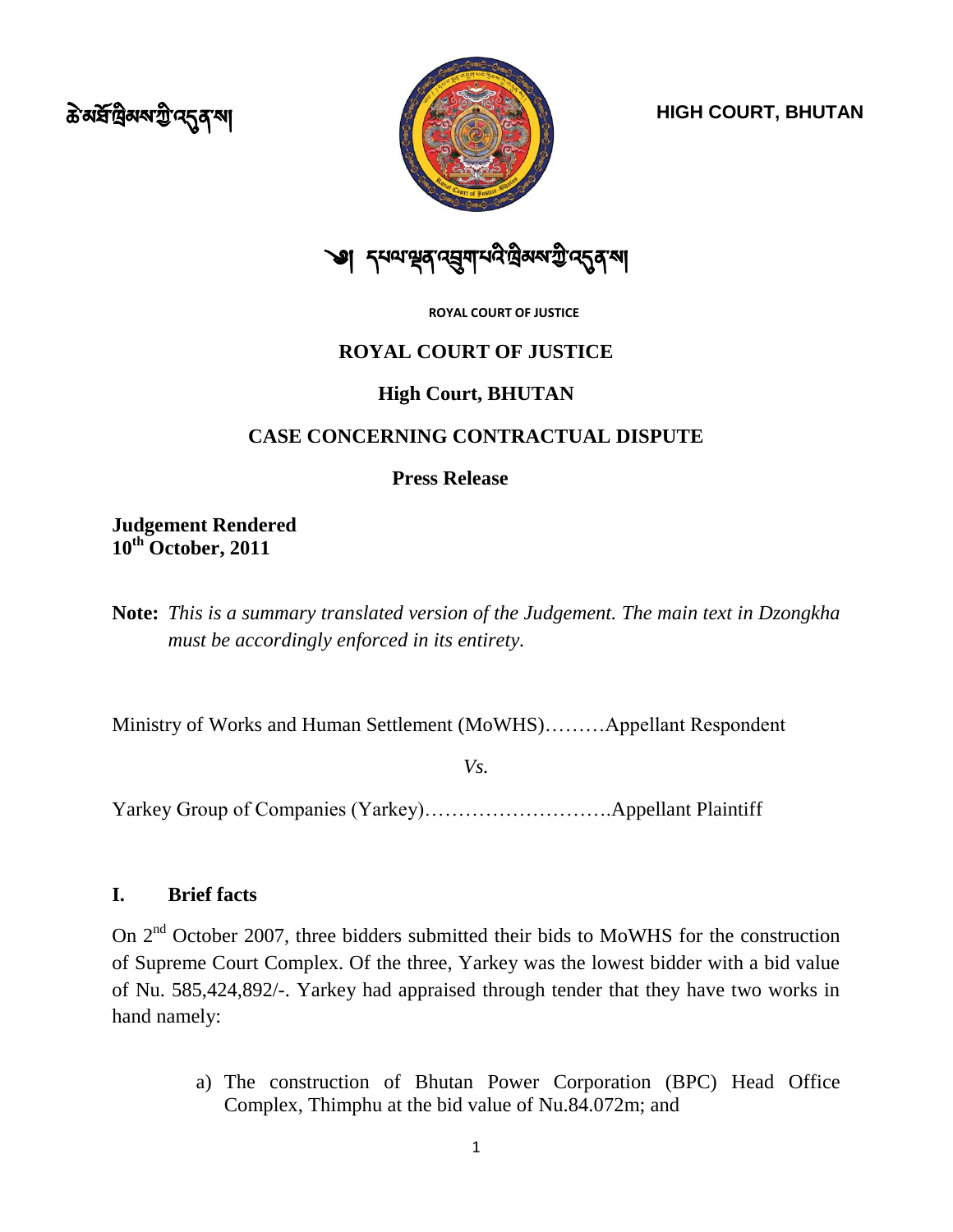ক্ট মৰ্ষপ্ৰিমম্মন্ট দ্**নু** মা



# ༄།

**ROYAL COURT OF JUSTICE**

b) The construction of Ministers Enclave at the bid value of Nu. 71.400m.

As per Construction Development Board (CDB) rules and regulations contractors cannot have more than 5 ongoing works in hand. The tender committee had disqualified Yarkey"s bid on the grounds that they had 5 ongoing construction works in hand which included (BPC Project  $+$  4 ministers' enclave). Consequently, the second lowest bidder with contract amount of Nu. 640m was evaluated as the lowest bidder for the construction of Supreme Court complex. The rejection of the Yarkey Group"s bid for Supreme Court construction led its proprietor Phub Zam to file two cases against the MoWHS. One suit claiming that the four package works for Minister"s Enclave was never considered in her view as four separate works but one and another suit claiming that she was unfairly and unjustly excluded her bid for Supreme Court construction although she was the lowest bidder.

The Thimphu District Court judgement held that the four package works for Minister's Enclave were one composite work which led the MoWHS to appeal to the High Court arguing that it was completely separate and independent works. The appellant respondent sought the High Court intervention to quash the trial court ruling and prayed for the revision of the decision thereon.

# **II. Contentions and arguments of the parties**

## **(a) Yarkey Group's argument:**

Aggrieved by the decision of the tender committee, Yarkey Group"s entrepreneur Phub Zam has filed a suit against MoWHS with the following justifications show causing why the ministers" enclave should not be considered as one contract work. She relied her contention on the following grounds.

# *1. Total contract amount/price*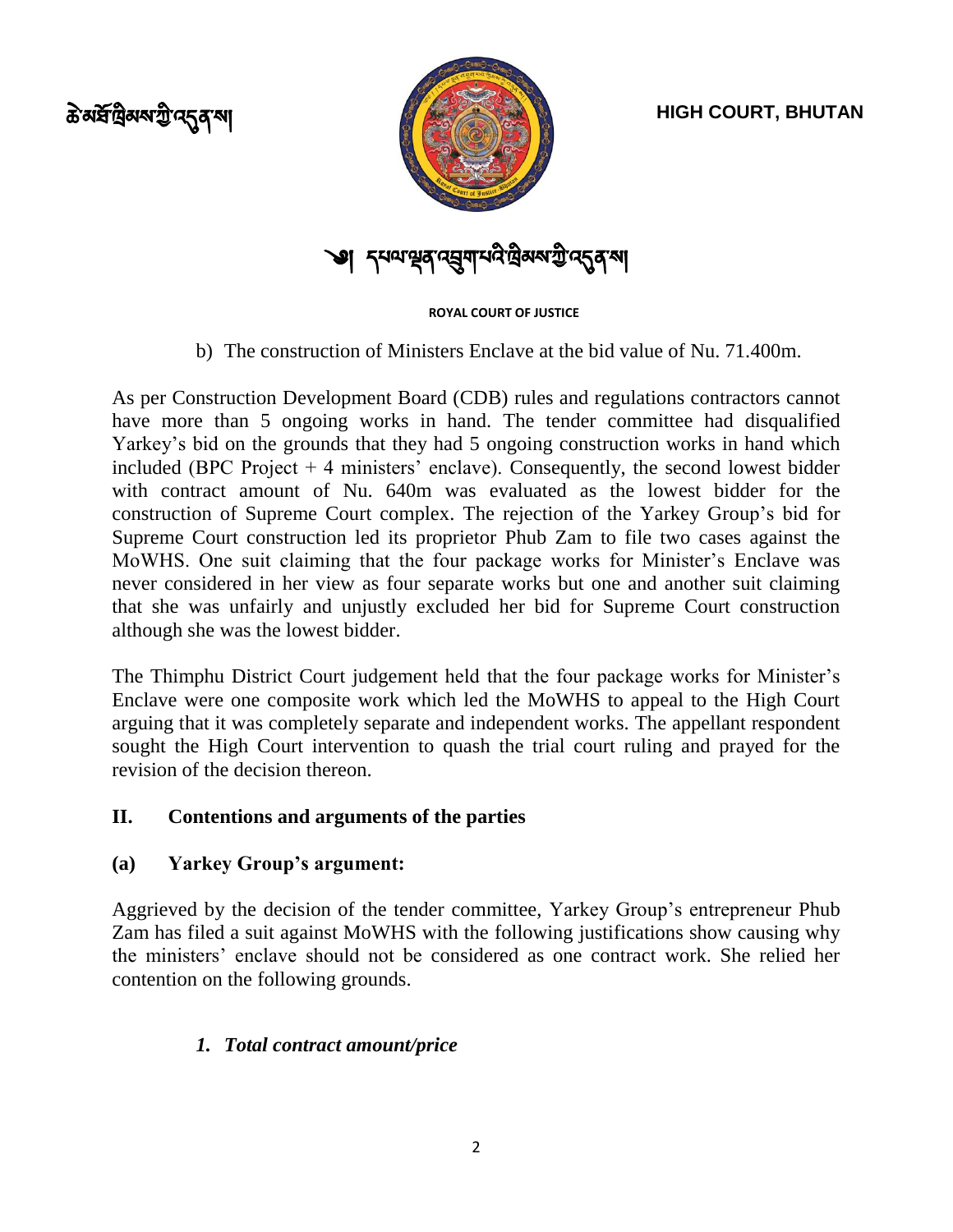ক্ত<sup>রু</sup>দ্রিমম্মন্ট ন্দ্রু ন্<sup>মা</sup>



༄།

### **ROYAL COURT OF JUSTICE**

National Housing Development Corporation Ltd (NHDC) had awarded tender packages of 1,4,7 & 8 at a total contract amount of Nu. 71.400m to Yarkey in Feb. 2007.

## *2. Letter of acceptance*

NHDC had issued one Letter of Acceptance in respect of 4 packages of work; packages 1,4,7 & 8 to Yarkey.

# *3. Performance Security*

She had deposited one performance security of 10% of the contract amount for all 4 packages as desired by NHDC. She had also deposited one Bank Guarantee of Nu. 7,140,090.00 for all 4 packages.

## *4. Contractor's all risk insurance Policy*

She has filed one single contractor's all risk policy from Royal Insurance Corporation for all 4 packages.

## *5. Bank Guarantee for mobilization advance*

She had furnished one single Bank Guarantee amounting to Nu. 7,140,090.00 for payment of mobilization advance. The NHDC released the mobilization advance through one single cheque.

## *6. Monthly Bills and deductions of mobilization and TDS*

It was all considered as one package and not treated as separate contract.

## *7. Conditions of Contract as per contract document*

The agreement includes the following documents: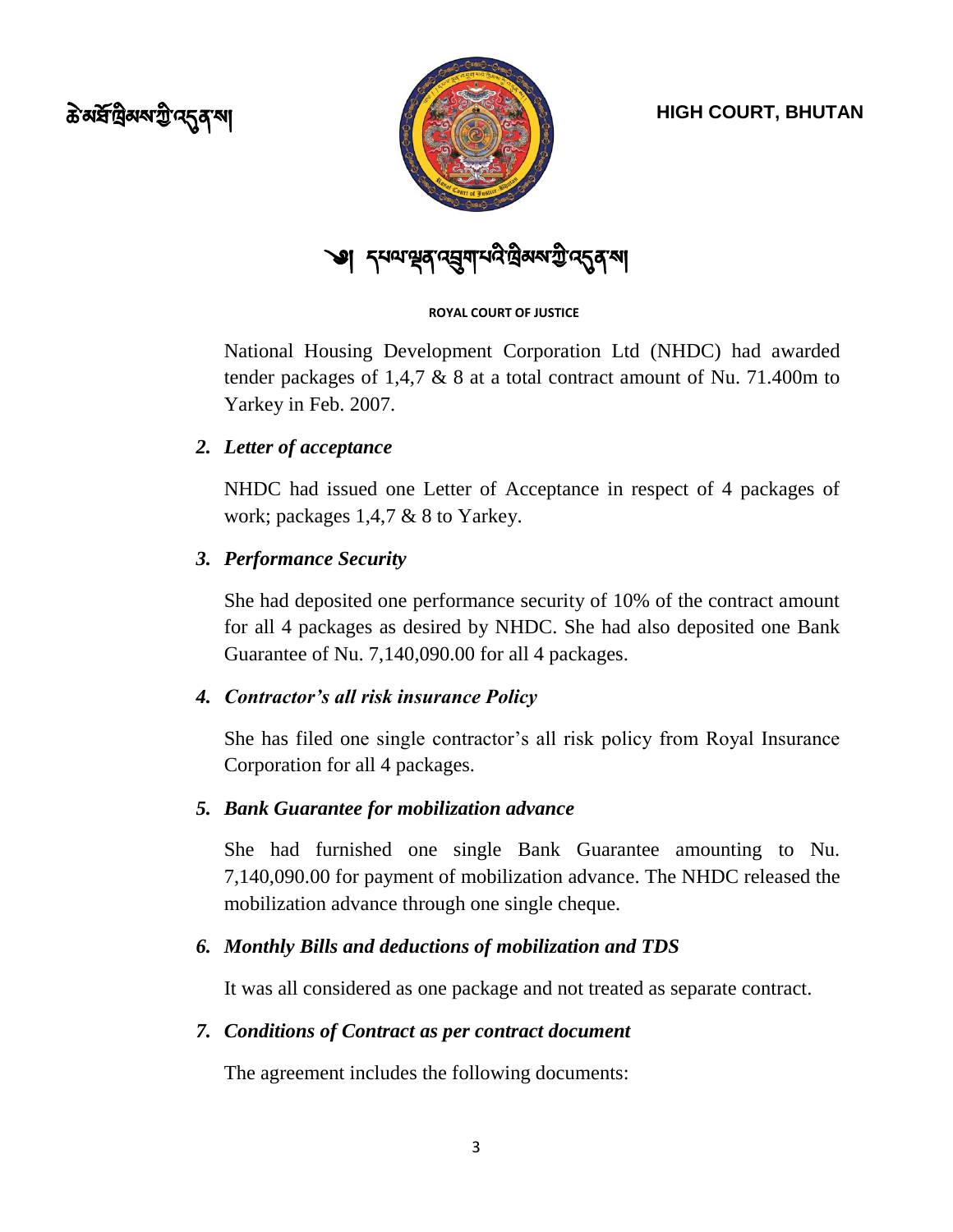# ক্ট মৰ্ষপ্ৰিমম্মন্ট দ্**নু** মা





### **ROYAL COURT OF JUSTICE**

- i. Letter of Acceptance
- ii. Notification for award of work
- iii. The said bid
- iv. Conditions of Contract
- v. Technical specification and the scope of work
- vi. The drawings
- vii. BoQ and addendums and
- viii. Supplementary Information submitted by the contractors

## *8. Conditions of Contract Article 1 General provisions*

Yarkey argues that "**contract price'** is the price stated in the letter of acceptance and means that four packages is one single work contract as all the packages have been clubbed together under one contract price of Nu.71.400m. Yarkey relied and emphasized on the importance of the Letter of Acceptance which the MoWHS has expressly accepted the enclave as one project by issuing one Letter of Acceptance.

Yarkey argued that the contract documents must be read in conjunction with each other and contract conditions therein must be considered on totality wherein 4 packages are one work. The appellant petitioner submitted that the term contract means a combination of ALL documents and what conditions are stipulated in those documents have to be read in its entirety to define and come to a logical conclusion i.e 4 packages as one work. Just by numbering the packages does not construe that each package is a separate contract. She asserts that the Letter of Acceptance is the most crucial part in the contract wherein the contractual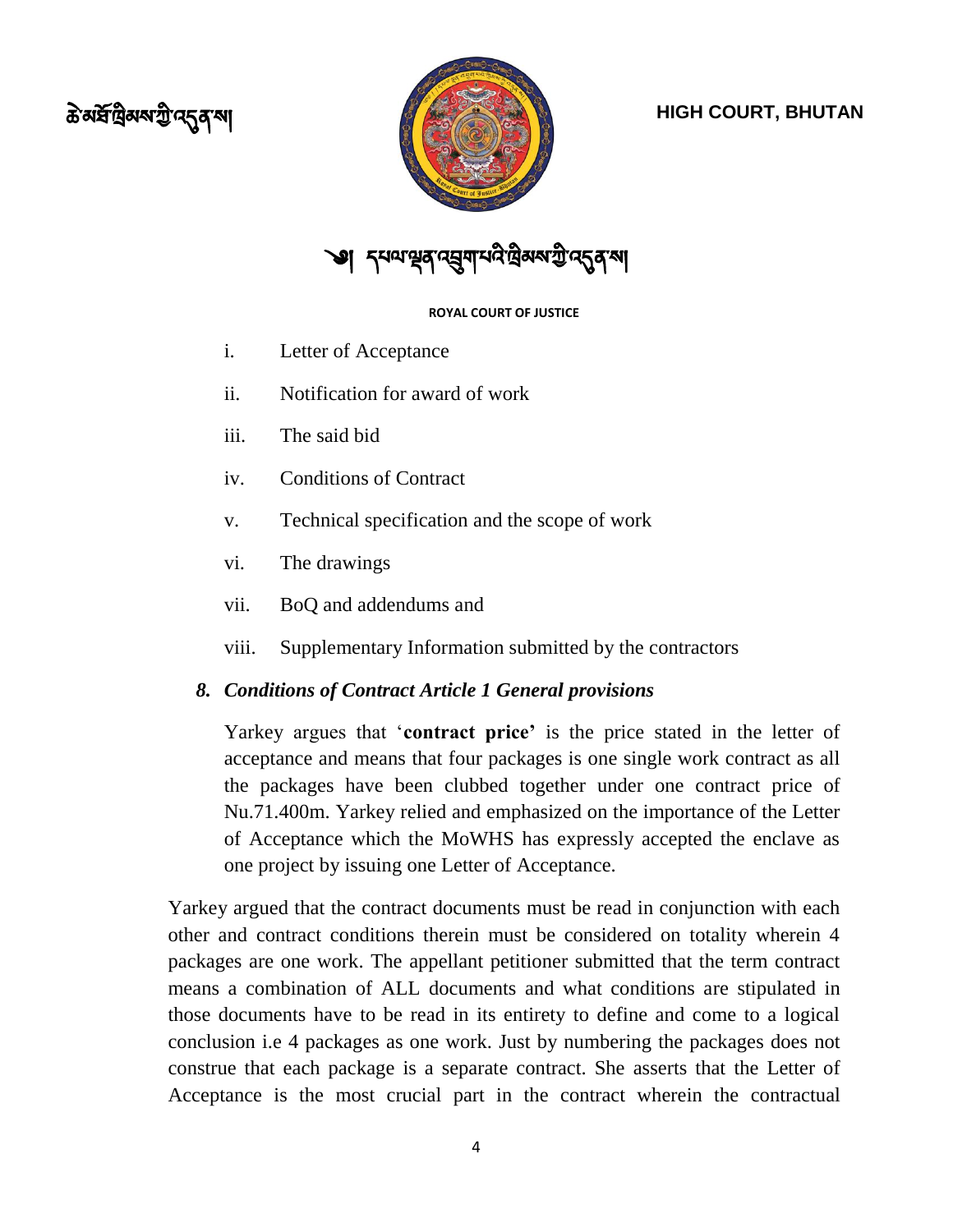ক্ত<sup>রু</sup>দ্রিমম্মন্ট ন্দ্রু ন্<sup>মা</sup>



**্বা** *ব্*যম্মন্থৰ ব্য়ুমান্দৰ দ্ৰীজনগ্ৰী ব্যৱস্থা

### **ROYAL COURT OF JUSTICE**

obligations like letter of acceptance, contract price, and performance security equivalent to 10% of contract price are reflected. The issuance of one letter of acceptance for package 1, 4, 7 &8 indicated of the existence of only one contract. The appellant petitioner further stressed that the contract price being clubbed together for Nu. 71.400m also connotes of being one contract.

It was further argued that the submission of one performance security is merely based on the reason that there was only one contract. If it was 4 different works then 4 different performances would be sought – the reason being that if one of the works was to fail performance, security would be forfeited for that particular work. In this case, performance security was furnished as one meaning that if any one of the 4-package work were to fail, the entire security would be forfeited and not in fraction. Yarkey relied on the legal maxim that (*Quod per recordum probatum, non debet esse negatum* **means what is proved by the record, ought not to be denied.**

To support the Appellant Petitioner"s argument, she relied on Ministry"s past record and cited the precedent for the construction of Changlingmithang Public Gallery wherein the ministry has set a contractual practice by awarding 2 packages as one work. Following this precedent she argued that 4 packages should construe as one work than 4 separate contract.

Further, the Appellant Petitioner submitted that until 25.1.2008 the payment was made in single cheque and whereas after instituting a case, the payment was made by separate cheques. This according to the Appellant Petitioner meant that the change in the mode of payment indicated that the ministry had admitted the entire work as one work until such time.

## **(b) MoWHS's counter argument:**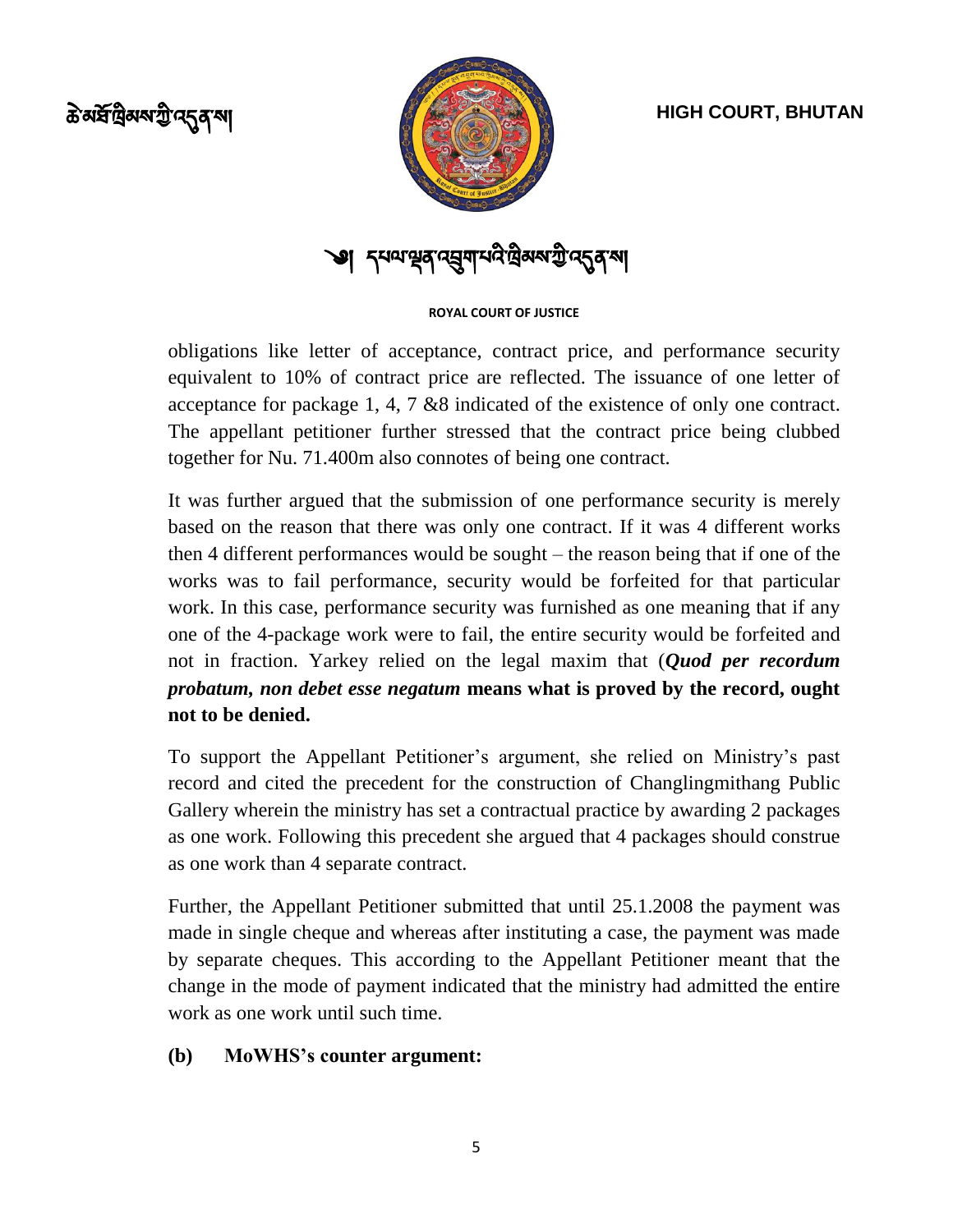



্ঞ। *ম্*দন্দদ্রন্দ্র্দ্রশার্ম্মই ব্রান্ত ব্যব্দন্ত কর

### **ROYAL COURT OF JUSTICE**

The Appellant Respondent, the MoWHS contended that the construction package of the Ministers" Enclave is 4 separate contract work based on the following justifications and argued that:

- 1) The contract price has nothing to do with ascertainment of whether enclave is one or separate contract. The rules specify that work of Nu. 15m and above falls within the competence of 'A' contractors.
- 2) There were:
	- a) Separate bidding documents
	- b) Contract number
	- c) Bid price
	- d) Work order/notification of award
	- e) Technical specifications
	- f) Drawings
	- g) Priced bill of quantities
	- h) Agreement

If this was to be considered as one contract then there was no need of all the above documents and could have tendered out all the 4 packages in one tender document as mentioned above.

3) The intent and purpose of having separate tender documents for each of the works with separate tender documents was to be considered as separate contract.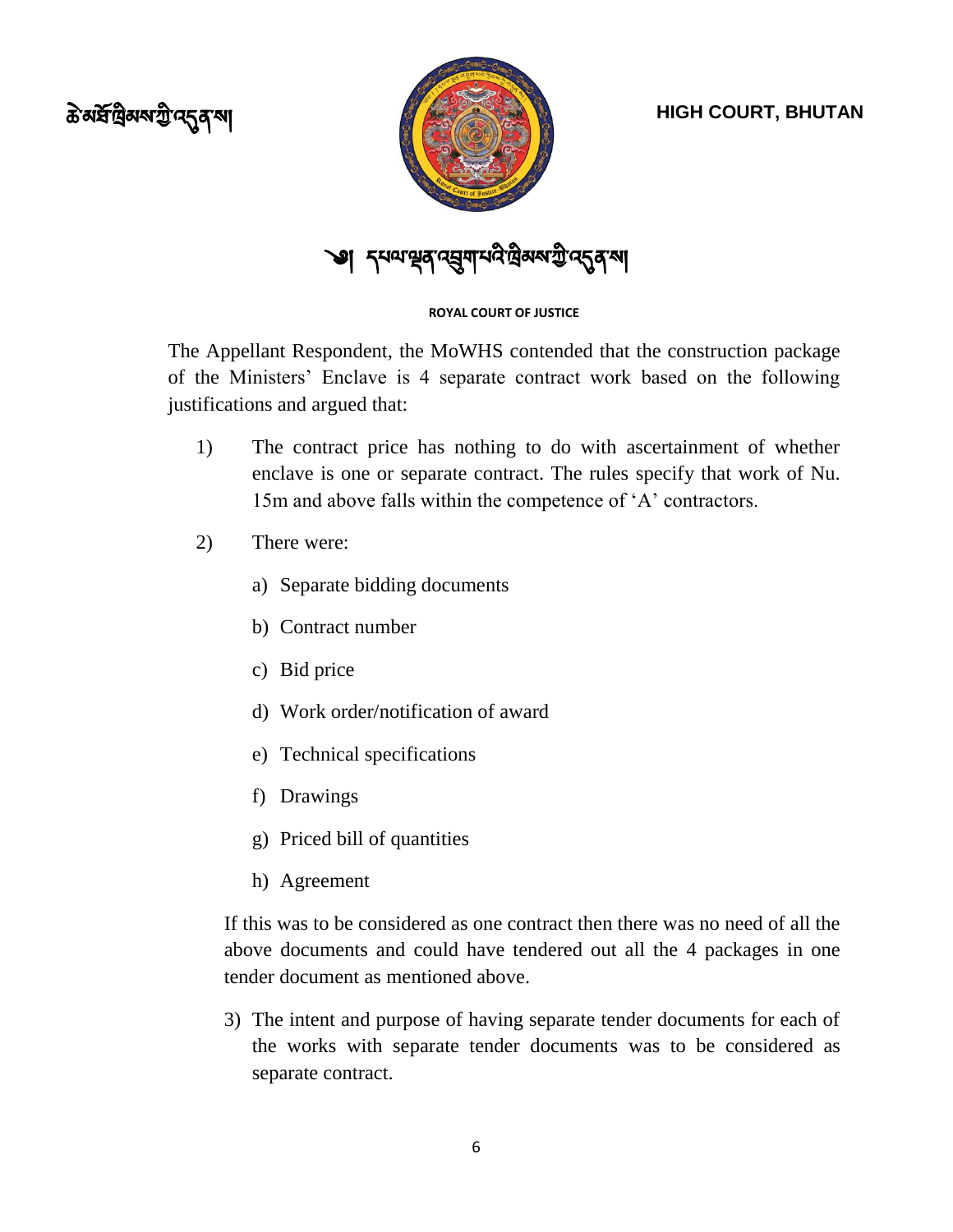



༄།

### **ROYAL COURT OF JUSTICE**

- 4) Different contract number attached with each package is to be deemed as separate contract and moreover agreement for all packages have been signed, executed and delivered separately rather than under one agreement. Had there been only one agreement signed and executed then Ministry would definitely have considered all the aforesaid four contract packages as one.
- 5) It justifies that the Letter of Acceptance though was issued in one letter; the details mentioned therein are specified against each tender package and this would in no way consider those 4 packages as separate works. The use of word 'Tender' against each package according to the appellant respondent amply denotes as separate contract work. Further it was argued that in each of the 4 packages of the contract work, there was a separate and independent agreement signed and executed by Yarkey Group.
- 6) The MoWHS submitted that all 4 packages have been bided separately by different bidders and evaluated separately. The appellant respondent argued that if this package was one, all the relevant documents should have similarly and must have tendered as one. The Notification of Award has also been separately issued to Yarkey and 4 agreements that have been executed, signed and sealed by an authorized person/official of Yarkey Group. Thus, based on the aforementioned submissions appellant respondent argued that contract was awarded as 4 separate works rather than being as one.
- 7) According to the appellant respondent, Bank guarantee for mobilization advance is a requirement in contract and it is not demanded by letter of acceptance. Therefore, it cannot form the basis for interpreting 4 packages as one work.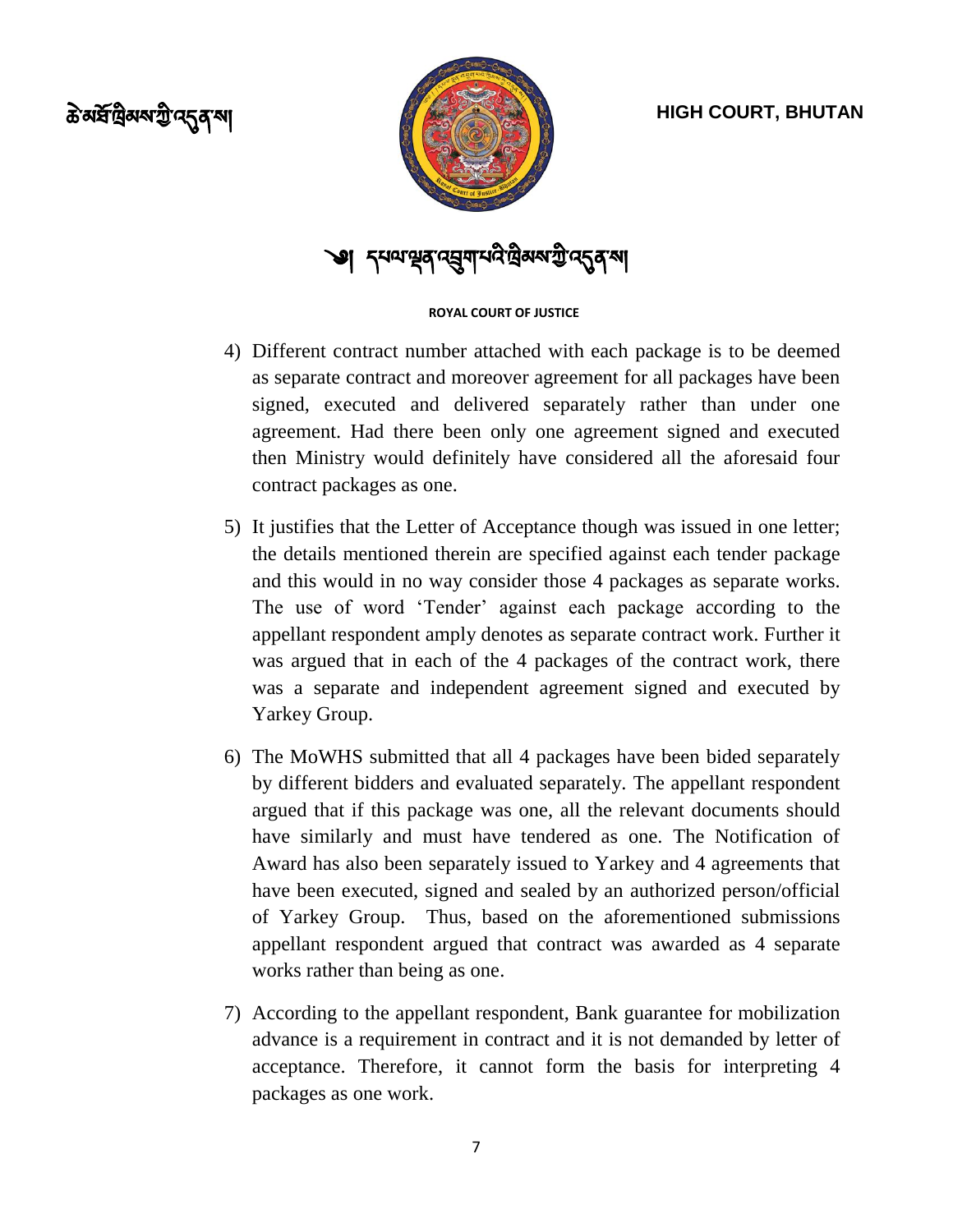



༄།

### **ROYAL COURT OF JUSTICE**

- 8) As for the raising of bills, tendering payments, securing advances for materials at site for all the 4 packages of contract work together is purely for administrative and financial convenience.
- 9) Finally the appellant respondent reiterated that if all the four packages were only one contract work, then why would there be a need to prepare 4 different bids, technical evaluation and four different bid submissions (four different bids sealed in 4 different envelopes; one of each marked "original" and one of each marked "copy" for all the tender packages). If the 4 packages were to be one then there would have been only one bidding document, one evaluation and one bid submission in one envelope marked "original" and one marked "copy". The letter of acceptance under which the performance security was demanded alone does not constitute a contract and it alone cannot be binding without having regard to the other documents and the contract agreement, which have been signed and executed by Yarkey. Concerning, the submission of bills and payments, there is no such rules that each contract work should be paid separately while the 4 separate works was awarded to one contractor. It was purely for administrative convenience.

## **III. Summary Court Findings and its Ruling**

Based on the arguments of the parties, relied upon the scrutiny of evidence submitted at the trial court and having established the concrete case of controversy arisen by the nature of the case, the court deemed for the purpose of rendering appropriate conclusion and outcome of the case frames as to *Whether 4 packages of work in Ministers' Enclave Project is to be interpreted as one single composite contract work or four separate and independent contracts.*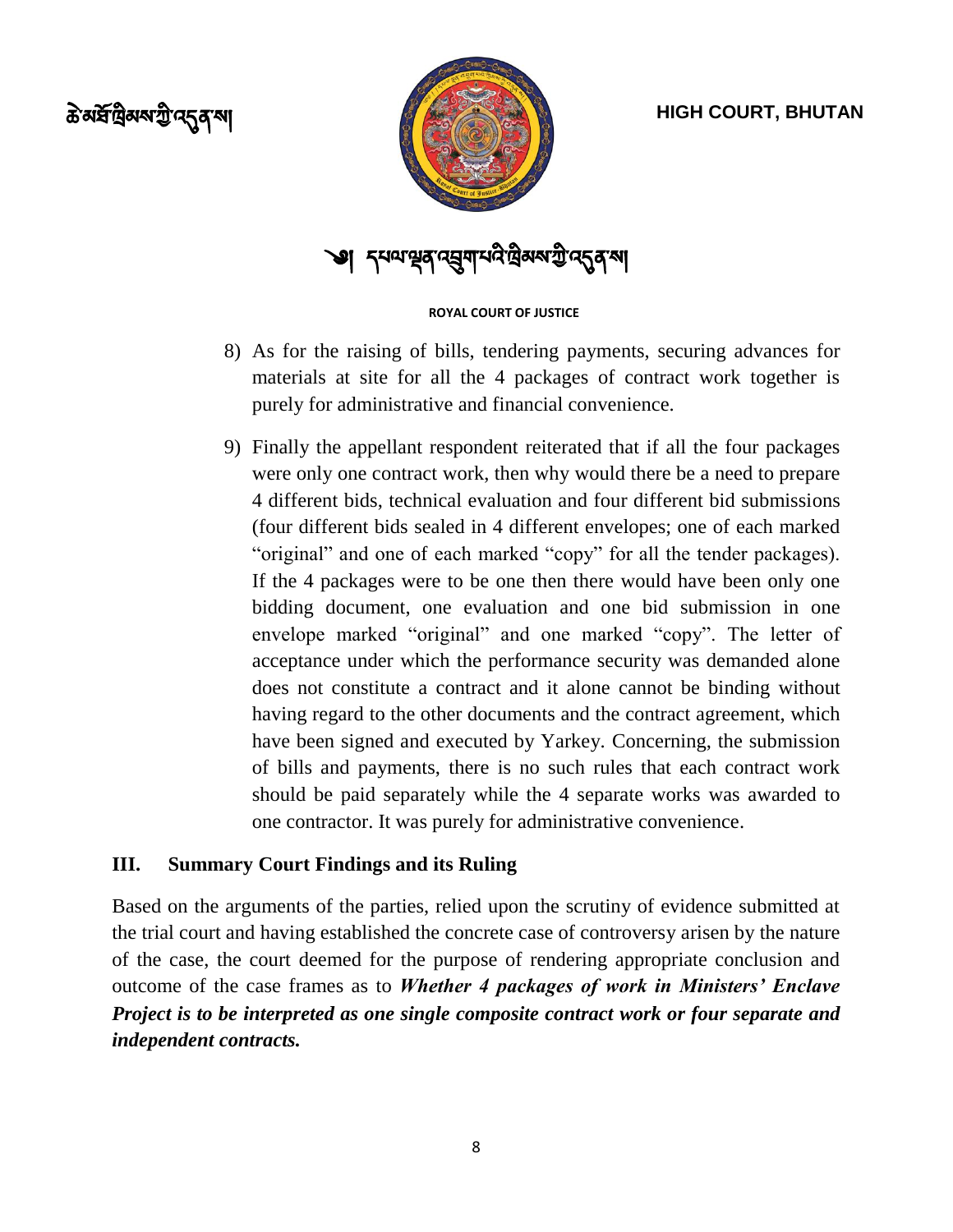ক্ট মৰ্ষপ্ৰিমম্মন্ট দ্**নু** মা



༄།

**ROYAL COURT OF JUSTICE**

After establishing the above case of controversy, it would have by inference established whether Yarkey Group was unjustly excluded from the award of the Supreme Court construction, which they had been the lowest bidder.

Construction Development Board (CDB) Rules and Regulation specifies that no "Class A" contractor who would have five works in hand be permitted to bid or works awarded. However, if any of the five works in hand had achieved 90% completion, the contractor would be allowed to bid. Accordingly, the MoWHS contended that although the Yarkey Gourp was the lowest bidder for the Supreme Court Construction, they were disqualified as they had five works at hand for the construction of four Minister"s Enclave and the construction of Bhutan Power Corporation Head Office. Countering the argument, the Yarkey proprietor Phub Zam asserts that the construction of Minister's Enclave four works were never construed as four separate works rather than being one package. She argued that she had only two works in hand and prayed that the Trial Court decision be upheld and relief in the form of damages be granted to her.

Upon scrutiny of the case in controversy, the court established that the award of the eight packages of the Minster"s Enclave were prepared with separate tender packages and was solicited through the issuance of one tender notice. Accordingly, in all the eight packages of the Minister"s Enclave construction works, the Yarkey Group was the lowest bidder. However, they were awarded only four out of eight works that they have won. The four tender packages were:

- (1) MP-PMR-TP(1);
- (2) MEP-MR (B4/B5)-TP(4);
- (3) MEP-MR (B10/B11)- TP(7); and
- (4) MEP-MR9B12/B13-TP(8).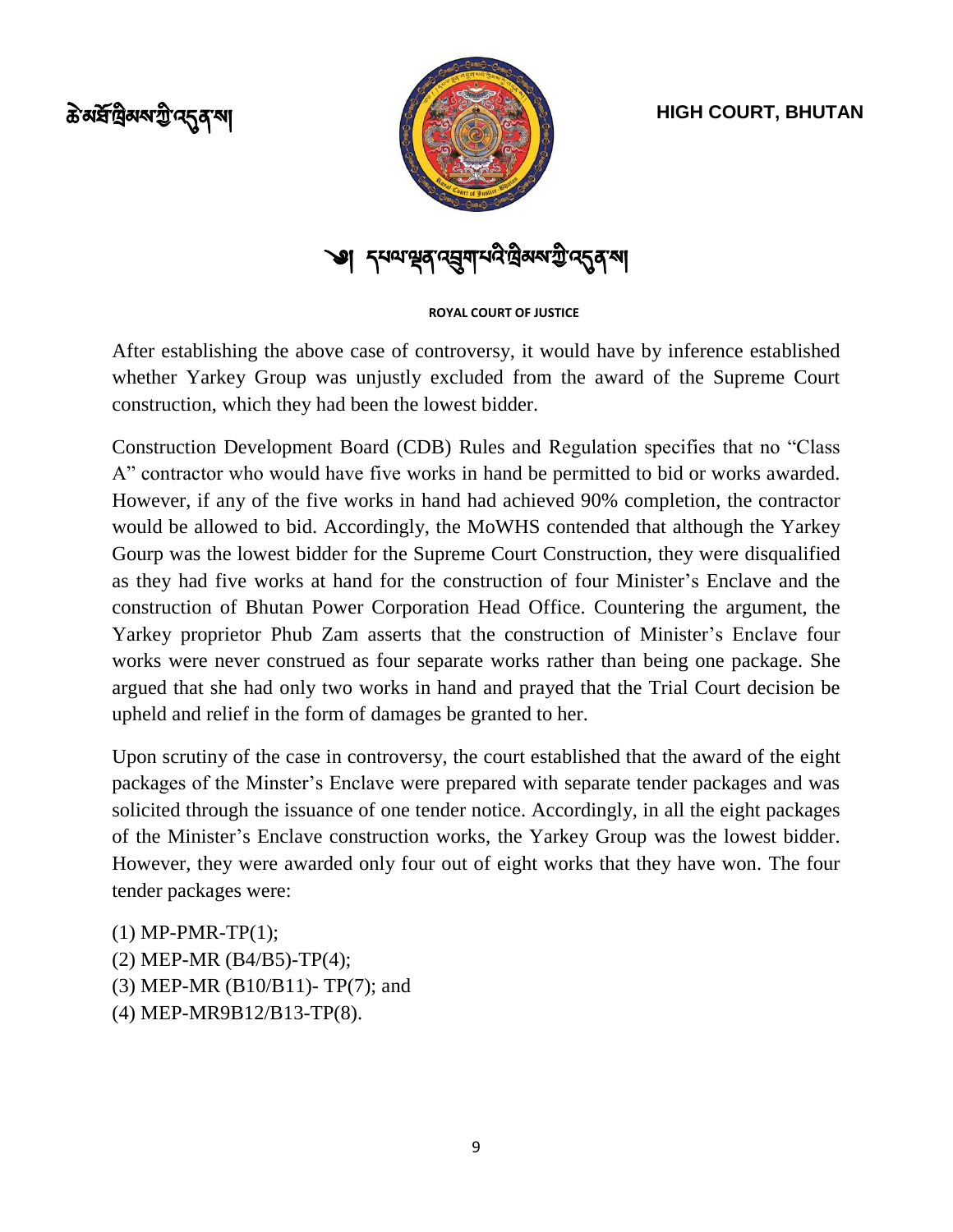ক্ট *ম*ৰ্ষশ্ৰীৰম শ্ৰী ন্দৰ মুখ



༄།

### **ROYAL COURT OF JUSTICE**

It is established that Yarkey had never contended and cry foul of not awarding the rest of the works. It is only comprehensible that Yarkey, at that point of time, had never considered the four package works as one. It is beyond the court's comprehension of the explicit nature of the case as to why Yarkey had ever remained silent in not getting the rest of the four works despite they were actually the lowest bidder. It only proves that Yarkey had actually rescinded of considering the four packages as one work and rather considered *ab intio* (from the very beginning) as separate. As per section 155 of the Civil and Criminal Procedure Code, and by the application of the principle of the doctrine of *estoppel,* a party is prevented by his/her own act from claiming a right to the detriment of other party who was entitled to rely on such conduct and has acted accordingly. In the present case Yarkey had relied upon their conduct of not claiming the rest of the four works as one package although they were the lowest bidder in eight of the Minister's Enclave construction. The rejection of the four bids were by then acceptable to Yarkey Group and hence barred from claiming any justiciable rights to undo what was accepted as just and appropriate from the beginning.

Thus, the court upholds the argument of the MoWHS that:

"Yarkey Group has bid for 8 packages of contract works under the Ministers" Enclave Project. In all their bids, Yarkey Group was evaluated as the lowest in all the eight packages of contract works. However, Yarkey Group was awarded only four packages since Yarkey Group already had one work in hand (BPC Head Office Building). Yarkey Group knew that they were the lowest in all the 8 bids but accepted only four packages of the contract work. The result of this contract clearly shows that she had four contract works under the Minister"s Enclave Project plus the BPC Head Office Building as five."

Further, the evidentiary records presented by the parties to the case proves that the tender for all the Eight Minister's Enclave construction project there were separate contract packages with independent and separate contract agreement. It is also established that in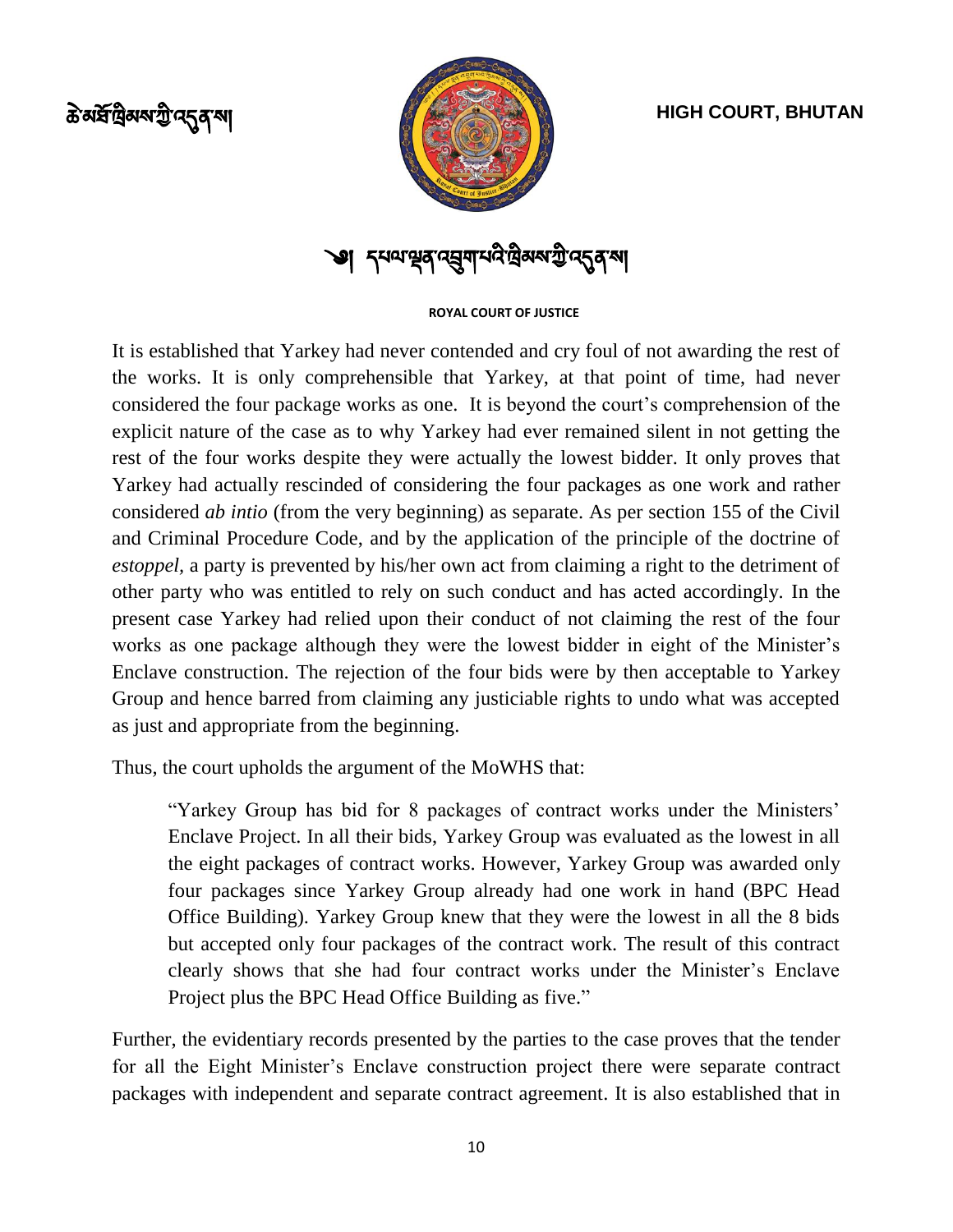ক্ত<sup>রু</sup>দ্রিমম্মন্ট ন্দ্রু ন্<sup>মা</sup>



༄།

### **ROYAL COURT OF JUSTICE**

all the four packages of the Minister"s Enclave construction project, the Appellant Petitioner had prepared and submitted four different bids sealed in 4 different envelopes; one of each marked as "original" and one of each marked "copy" for all the tender packages. Bids and technical evaluations were also established to have been done separately in all the tender packages. Therefore, the court upholds the fact that if the 4 packages were to be considered as one as argued by the appellant petitioner, it is only appropriate and practicable that there should have been only one bidding document, one evaluation and one bid submission in one envelope marked "original" and one marked "copy" rather than separate tender packages in each of the construction project.

The Court does not buy the argument of the appellant petitioner that the letter of acceptance under which the performance security was demanded alone in its entirety would constitute a contract without having regard to the other essential documents and the existence of separate contract agreement, which were entered into between the parties in accordance with section 35 of the Evidence Act. It is further established the Letter of Acceptance although issued in one letter number and letterhead in essence had separate aspects related to the four packages. The particular Letter of Acceptance submitted as an exhibit to the court reveals the following particulars that:

# "**Subject: Letter of Acceptance for Tender Package 1, 4, 7 & 8 of the Minister's Enclave Project at Motithang"**

- "1. Tender Package 1: Nu.17,213,119.00
	- 2. Tender Package 4 : Nu. 18,290,761.75
	- 3. Tender Package 7 : Nu. 18,161,873.21
	- 4. Tender package 8 : Nu. 17,735,098.37"

It is conclusive enough for the court from the inferences drawn herein above to hold that the seeking of clubbed performance security, submission of bills and its payments were purely done for administrative convenience, save cost and time. The nature of the similar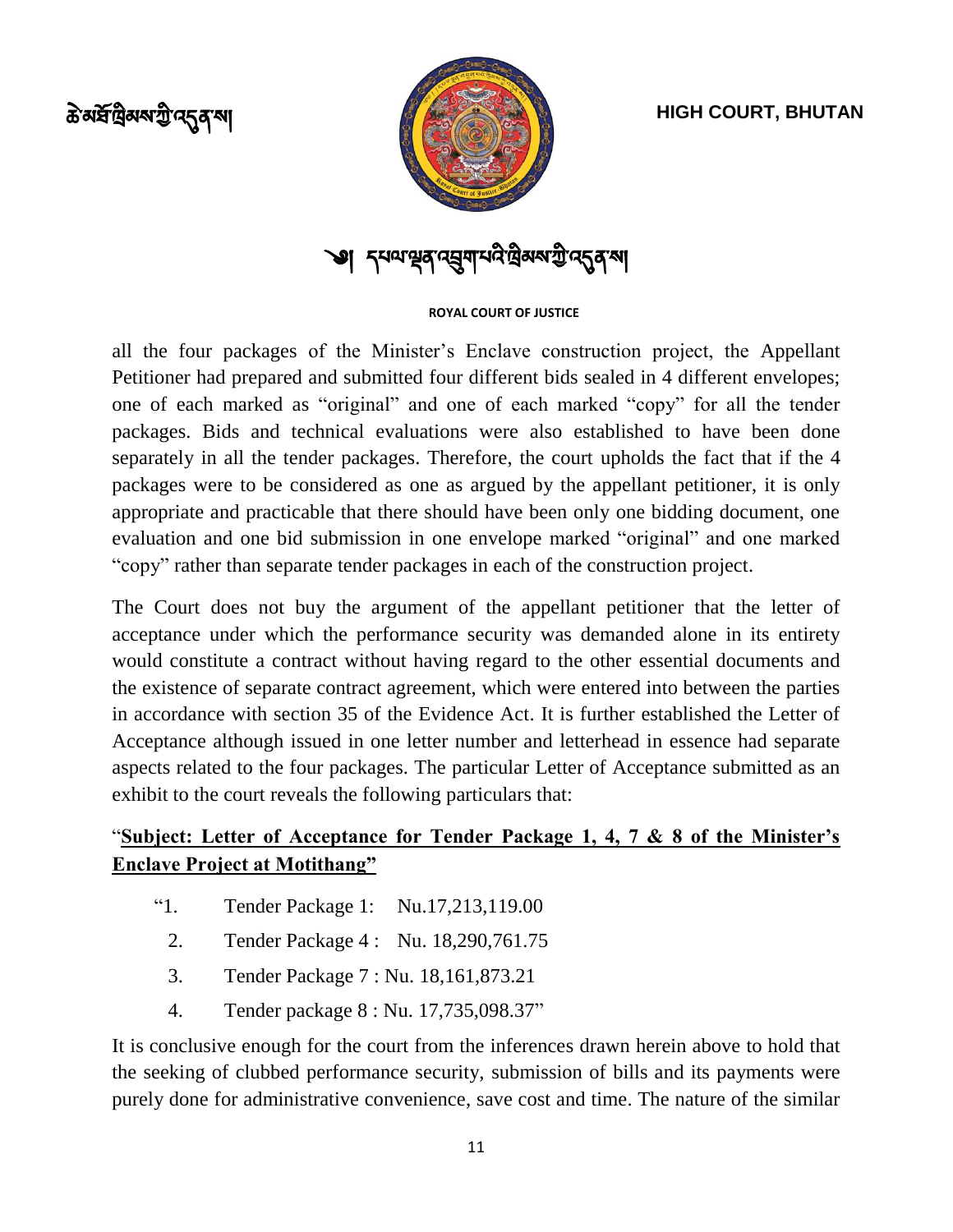



༄།

### **ROYAL COURT OF JUSTICE**

but separate construction works and having won by one singular contractor "Yarkey Group" made it more administratively convenient to issue singular cheques rather than multiple. Even if all the cheques were issued in multiple as it was later on done by the Ministry; in the realistic sense the cheque was after all issued to the same proprietor. It is only appropriate in good faith for the administrative authority in their due diligence to reduce administrative burden in all their dealings to deliver public services.

Based on the above reasons the Court hereby established that Yarkey Group"s had misrepresented by declaring only two works in hand instead of five works while bidding for the Supreme Court Construction. These had invariably led to their disqualification. Therefore, it was conclusive enough for the tender committee to consider in all essence that Yarkey had five works in hand at the point of soliciting bids submission for the Supreme Court construction since Yarkey Group had four separate contract packages 1,4,7, & 8 for Minister"s Enclave construction works in addition to BPC Head Office building.

Hence, the Court overrules the decision of the trail court as per Section 111(b) of Civil and Criminal Procedure Code which had interpreted and considered the Minister"s Enclave construction works as one rather that multiple for the reasons as stated herein in the Judgement.

The parties as per Sections 96.5 and 109.1(c) of the Civil and Criminal Procedure Code, has ten days to appeal to the Supreme Court.